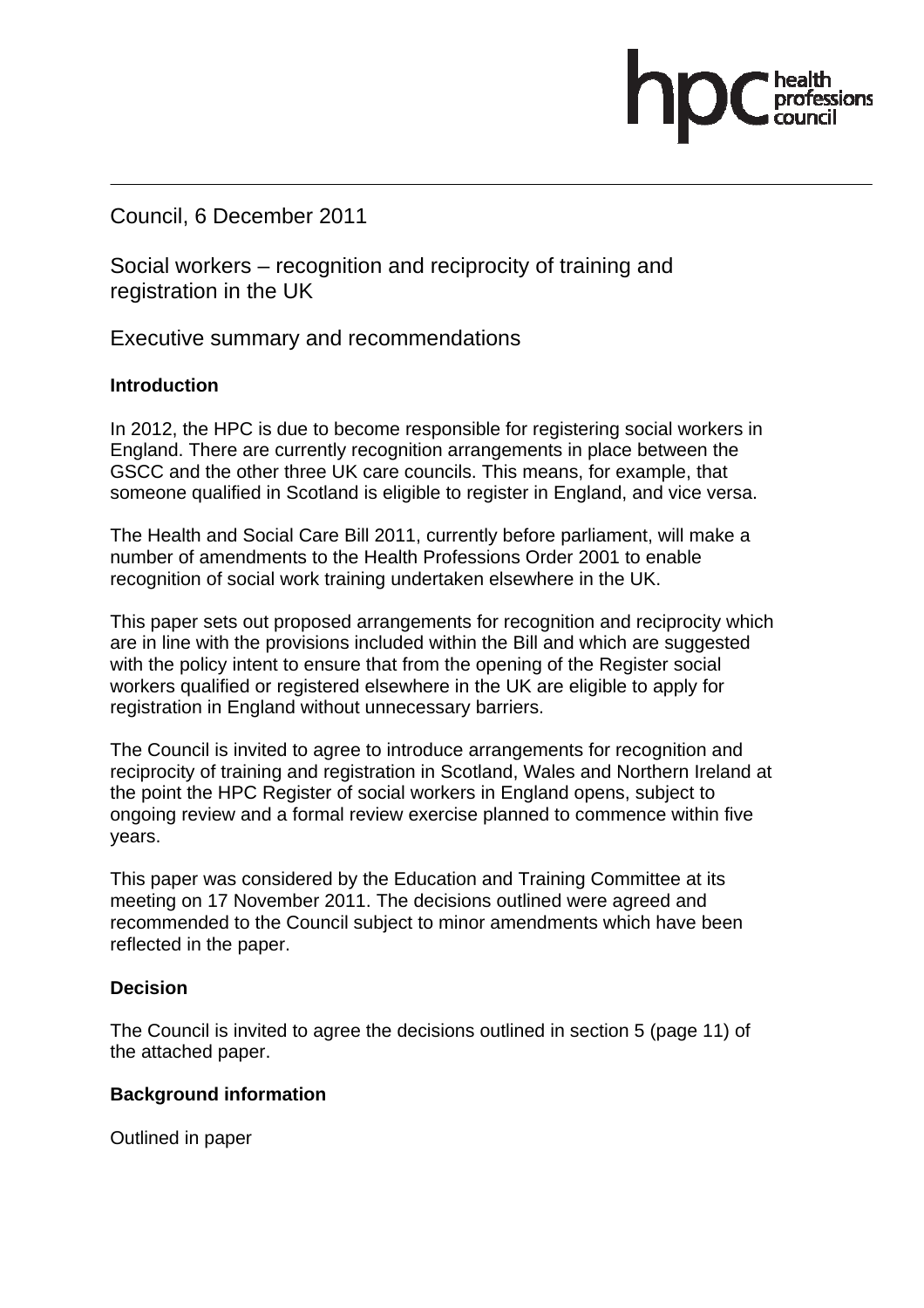### **Resource implications**

The resource implications include further papers to the Education and Training Committee as necessary, for example, updated application forms. These implications will be incorporated within department planning for 2012/2013. The ongoing resource implication of maintaining recognition and reciprocity is minimal.

#### **Financial implications**

There are no significant short or medium term financial implications as a result of the decisions the Council is invited to make at this meeting. The future costs (and resource implications) of a review exercise would need to be met within future budgeting arrangements.

#### **Appendices**

Annex A: Existing powers and amendments made by the Health and Social Care Bill 2011.

#### **Date of paper**

24 November 2011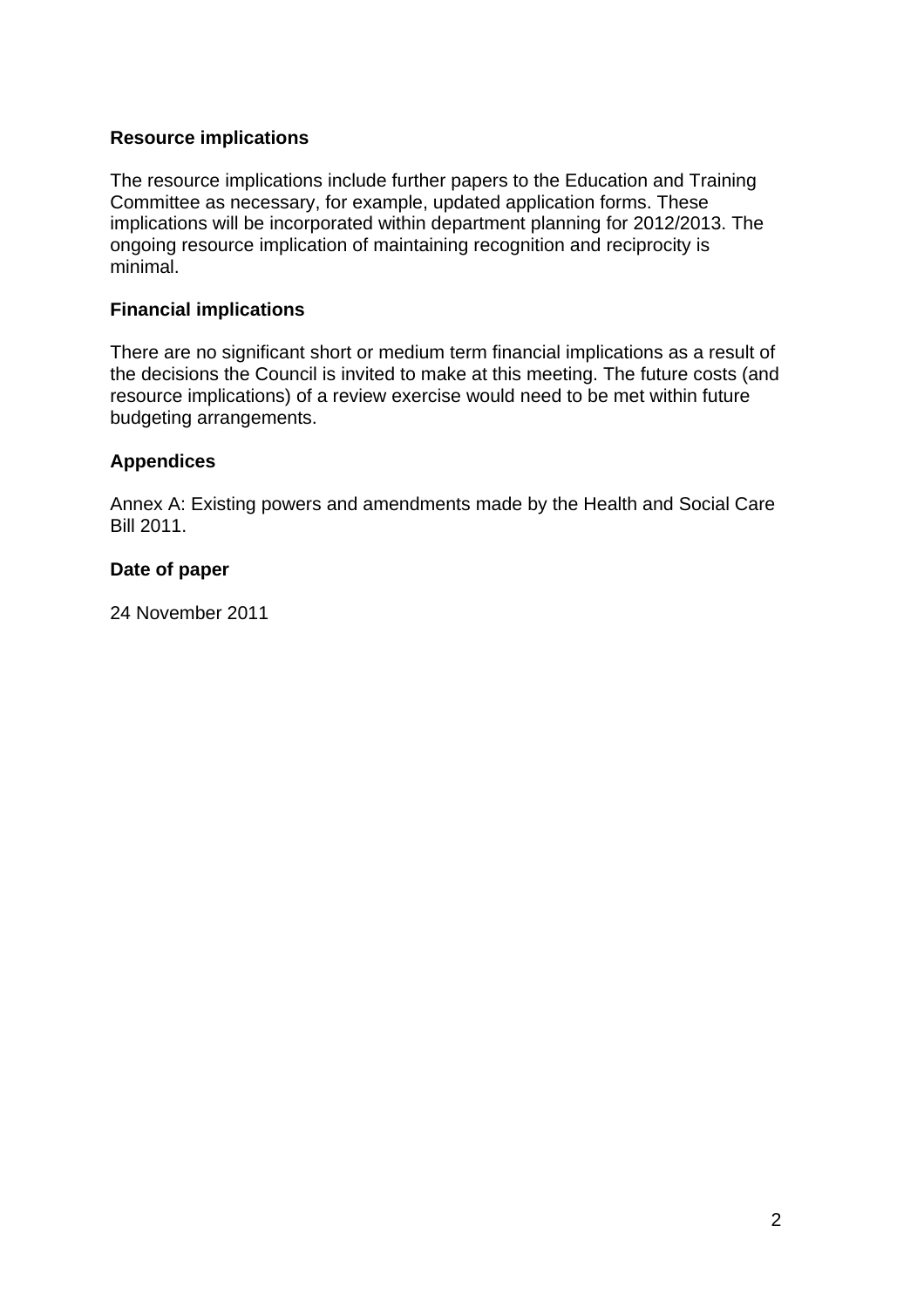### **Social workers – recognition and reciprocity of training and registration in the UK**

# **1. Introduction**

- 1.1 In 2012, subject to parliamentary approval of the Health and Social Care Bill 2011 ('the Bill'), the General Social Care Council (GSCC) will be abolished and responsibility for regulating social workers in England transferred to the HPC.
- 1.2 Social workers and social work students are separately registered by the Scottish Social Services Council (SSSC), Care Council for Wales (CCW) and the Northern Ireland Social Care Council (NISCC) in Scotland, Wales and Northern Ireland.
- 1.3 Each of the care councils is responsible for quality assuring qualifying social work education and training in their respective countries. Registration operates on the basis of reciprocity – for example, someone holding a qualification approved by the NISCC is eligible to apply for registration with the SSSC or the GSCC.
- 1.4 The Bill will amend the Health Professions Order 2001 ('the Order') which will become the 'Health and Social Work Professions Order 2001'. At that time, the HPC will also be renamed the Health and Care Professions Council (HCPC). The Bill includes a number of provisions which relate to how the HPC will in future work with the care councils in the UK, including provisions related to the recognition of qualifications delivered elsewhere in the UK.
- 1.5 The Bill will place a mandatory obligation on the HPC to 'co-operate' with the care councils. The HPC has enjoyed a positive working relationship with the care councils prior to and since the transfer was announced. The Executive is working with them with the intention to develop a memorandum of understanding which would cover various aspects of information exchange between the regulators.
- 1.6 This is the first time that the HPC will be regulating a profession on a single country basis and therefore this is the first time that issues of recognition and reciprocity within the UK have arisen. This is very separate from issues with regards to European or international recognition of qualifications. The HPC would in the future assess applications from social workers who have qualified outside of the UK, and have not been registered with another care council, in the normal way. This is therefore not the subject of this paper.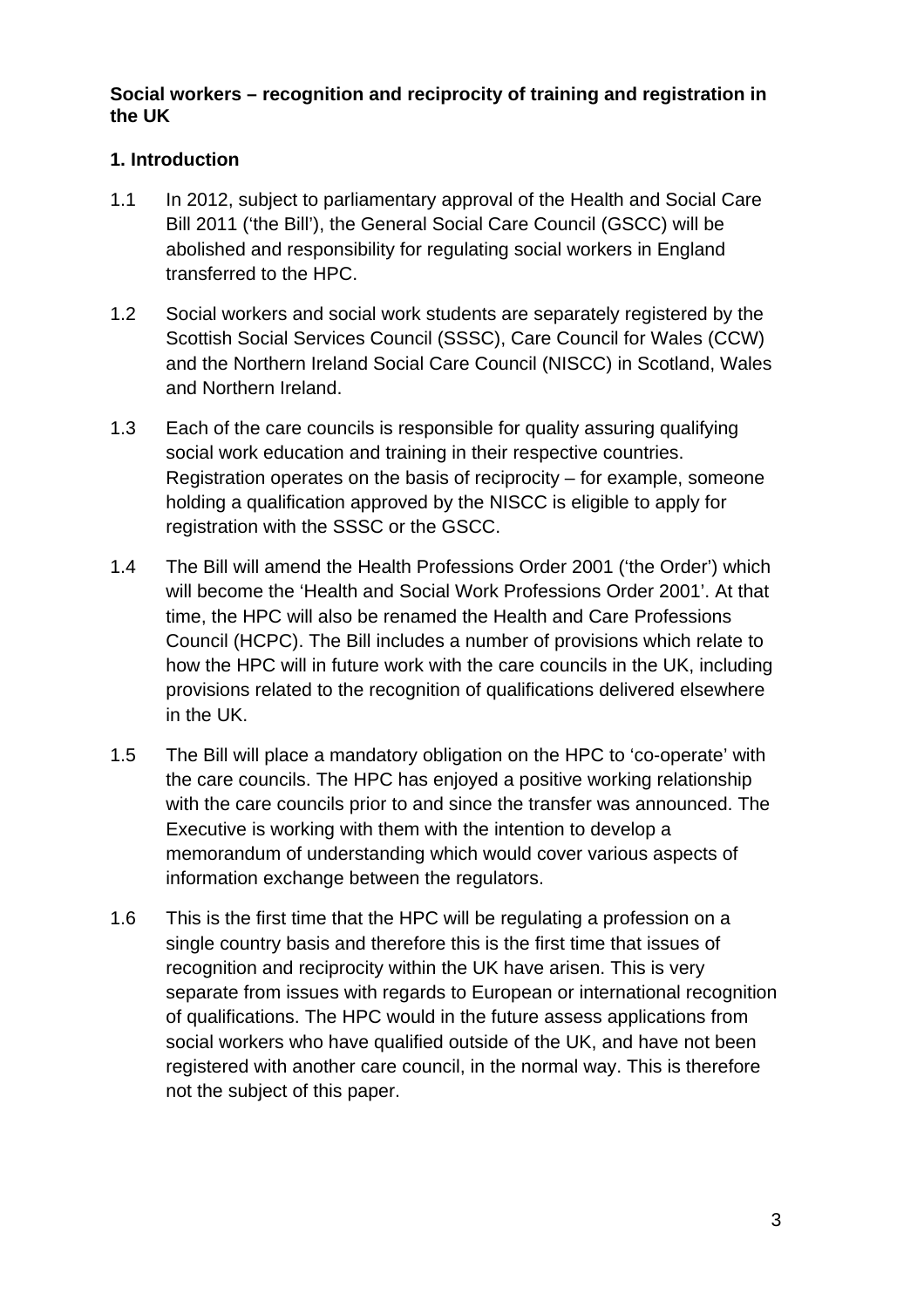- 1.7 This paper sets out proposed arrangements for recognition and reciprocity which are in line with the provisions included within the Bill and which are suggested with the policy intent to ensure that from the opening of the HPC Register social workers qualified or registered elsewhere in the UK are eligible to apply for registration in England without unnecessary barriers.
- 1.8 This paper refers to the 'HPC' throughout, rather than the 'Health and Care Professions Council' for consistency and clarity. The Executive has sought legal advice which forms the basis of this paper.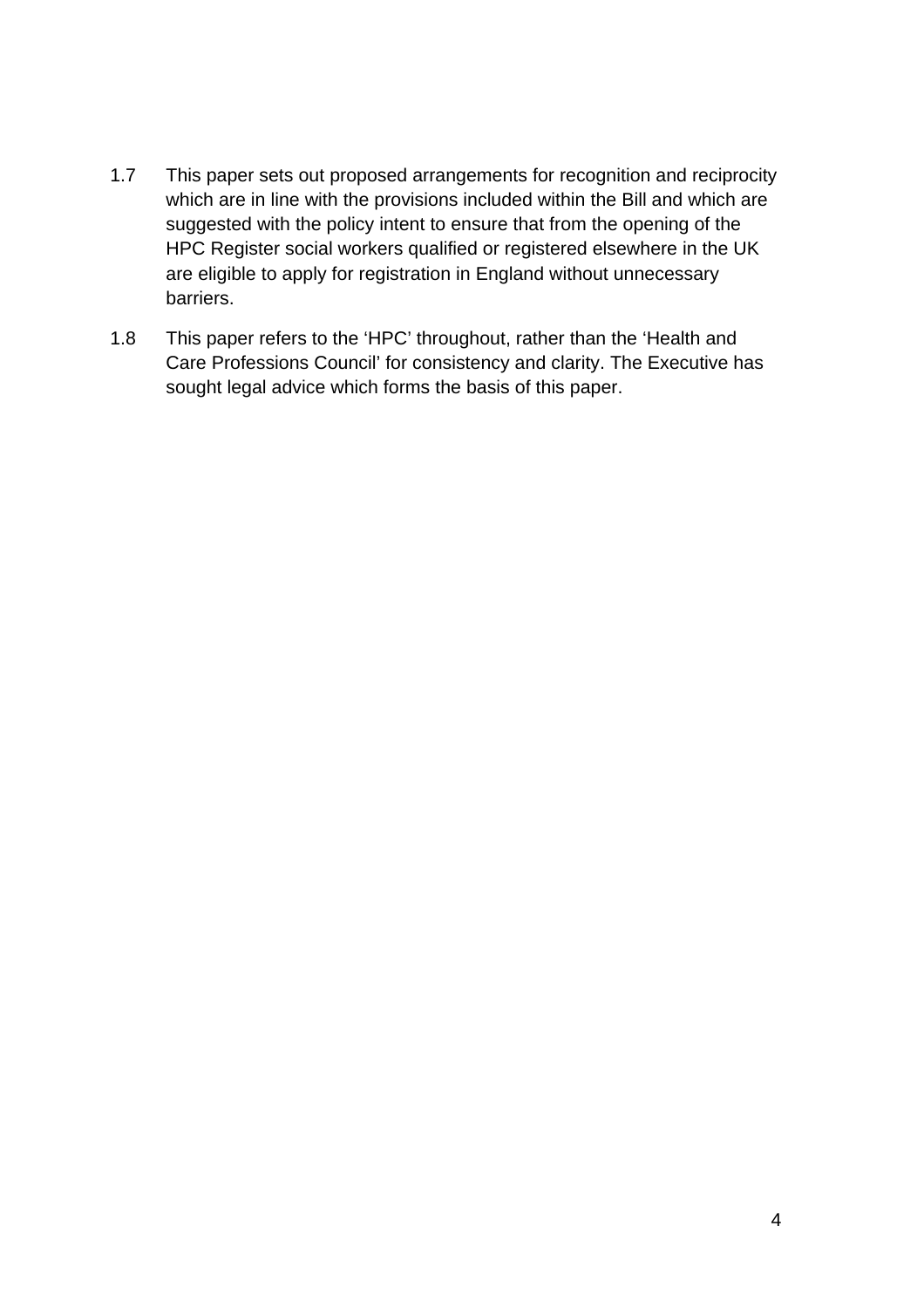### **2. Legislative context**

- 2.1 This section outlines the legislative context and discusses potential actions as a result.
- 2.2 Part III of the Order addresses matters related to registration including 'approved qualifications'.
- 2.3 Part IV addresses matters related to education and training, including the setting of standards of education and training and the approval of programmes.
- 2.4 Amendments are made to the Order by the Health and Social Care Bill 2011 in light of the registration of social workers in England. The legislation will become the Health and Social Work Professions Order 2001. Annex A includes a more detailed description of those amendments.
- 2.5 In respect of social workers who are qualified and/or registered in one of the other UK countries, the newly revised Order (subject to parliamentary approval of the Bill) would in summary allow the HPC to do the following.
	- The HPC could directly approve programmes delivered in Scotland, Wales and Northern Ireland, if it wished to do so. Part IV of the Order applies on a UK basis and will continue to do so, even though the HPC will only be registering social workers in England.
	- The HPC would be able to recognise training in social work elsewhere in the UK for admission to the Register. This would allow social workers who have trained elsewhere in the UK to seek reciprocal entry to the HPC register; programmes would not be directly approved by the HPC. For example, in this scenario, someone qualified in Scotland having completed a programme approved by the SSSC would be eligible to apply for registration in England. The HPC could also recognise registration in one of the other countries as conferring eligibility to apply for registration. This is the arrangement proposed in section four of this paper.
	- If the HPC was to consider that training elsewhere in the UK did not meet the standards of proficiency, it could still register an applicant if they had undertaken additional training or professional experience which met the identified shortfall. This is similar to the international registration process where registration assessors consider whether an applicant's education, training and experience meet the standards of proficiency. This would mean that if the HPC considered that there were significant differences between training in the other countries and that required in England, some kind of adaptation requirement could be imposed to make-up the shortfall.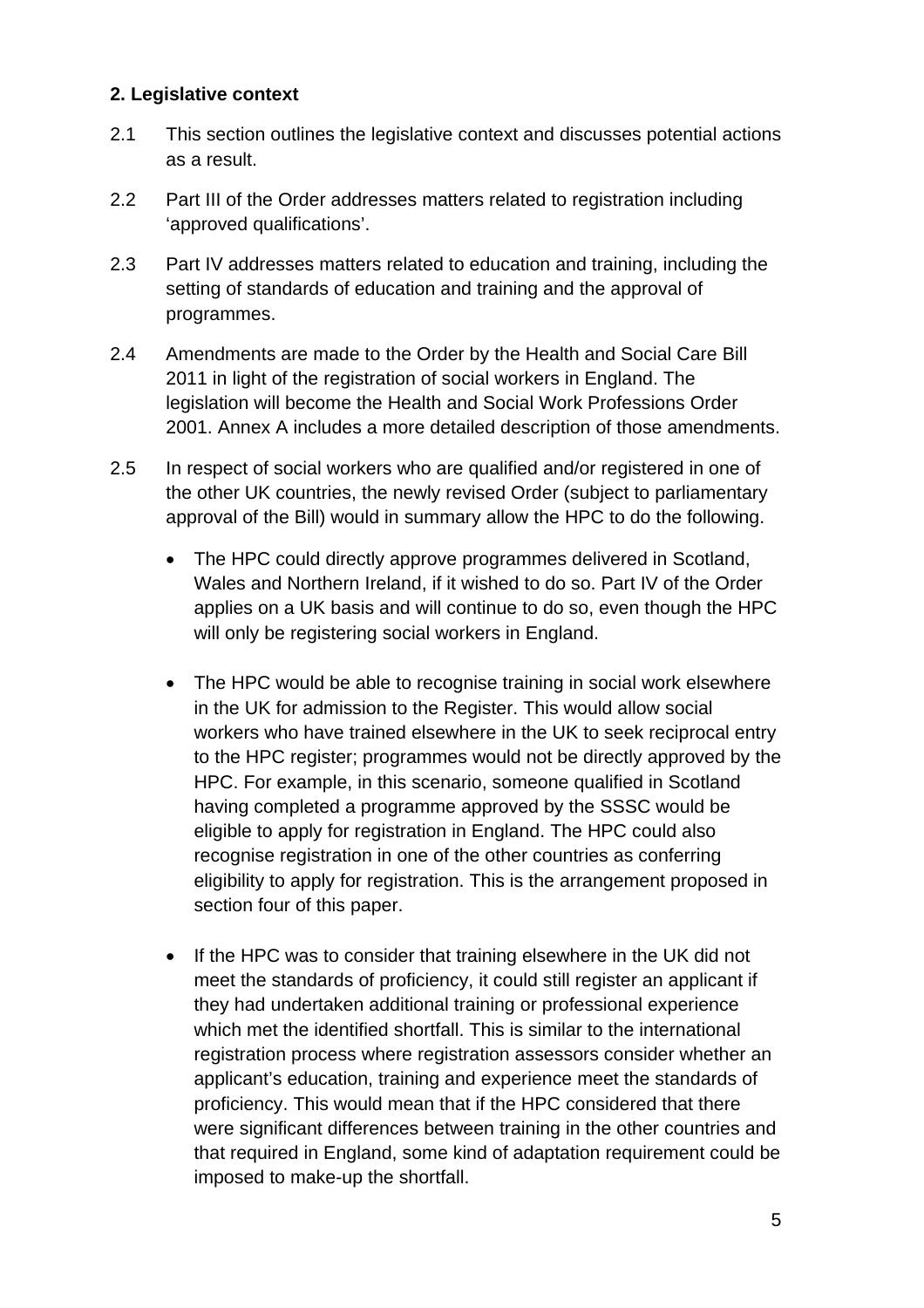- 2.6 The remainder of this section provides more information about the process for recognising social workers who have undertaken qualifications in one of the other UK countries and/or who are registered by one of the three care councils.
- 2.7 Any arrangements put in place would need to be applicable to two broad groups.
	- Social workers qualified in Scotland, Wales and Northern Ireland having successfully completed a programme approved by the relevant care council.
	- Social workers who have not successfully completed a programme approved by one of the care councils but who have become registered with one of the care councils – for example, through an international assessment process.
- 2.8 The above would need to ensure that any arrangements provided access to the Register for a number of different 'types' of applicant including the following.
	- Someone who qualifies as a social worker in one of the three countries and becomes registered with one of the care councils.
	- Someone who qualifies as a social worker in one of the three countries but does not become registered with one of care councils.
	- Someone who qualifies as a social worker in one of the three countries and becomes registered with one of the care councils but who is no longer registered when they apply for registration in England.
	- Someone who is registered as a social worker in one of the three countries following an international assessment process.
	- Someone who was previously registered as a social worker in one of the three countries following an international assessment process but who is no longer registered when they apply for registration in England.
- 2.9 The recognition process outlined in the amendments to the Order is based on 'training' and 'experience'. There is no requirement that the applicant must be registered in one of the three countries, just that they have undergone training there. However, registration is likely to be one factor which may be taken into account in determining recognition applications.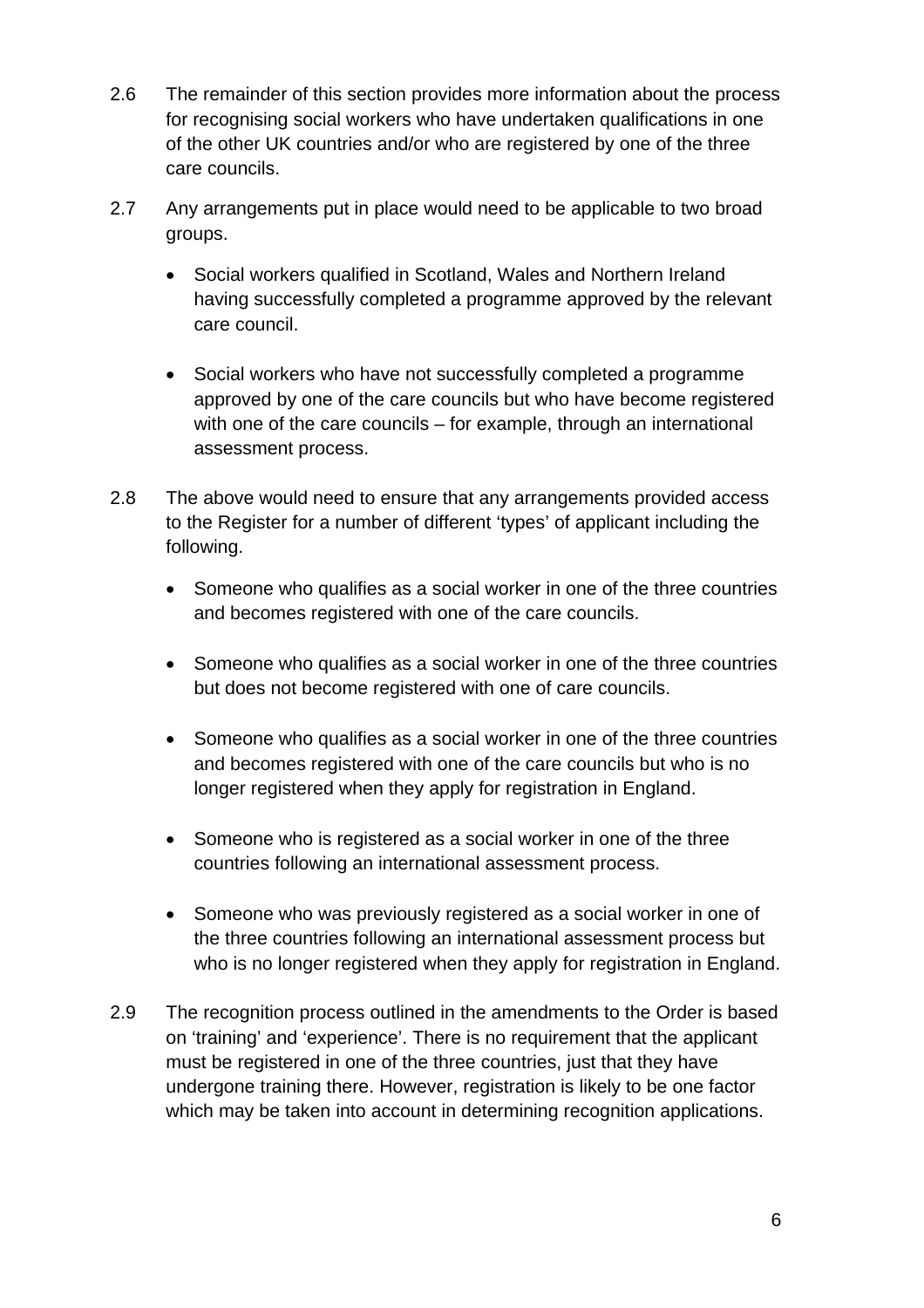- 2.10 As the reference is to recognition of 'training' and 'experience', any assessment process would need to be applied at a broad professional level rather than more detailed academic level. Therefore the approach would need to be a pragmatic one of recognising that the outcomes from the standards of proficiency are substantially met. Any shortfalls would need to be significant; an exact match would not be required. However, if substantial differences were identified, the HPC would need to impose additional training or professional experience requirements.
- 2.11 The standards of education and training would not apply to programmes in the other countries that the HPC did not directly approve.
- 2.12 The Executive has particularly sought legal advice on the proposition that it would be appropriate to implement recognition and reciprocity across the UK at the opening of the Register, on the basis that this currently exists and that the standards set by the regulators in each of the countries are broadly comparable and therefore existing social work training is broadly comparable. This would in effect maintain the existing arrangements across the UK. Advice received by the Executive is that such a decision would be consistent with the legislation.
- 2.13 As the HPC will become responsible for regulating social workers in England from next year, this will to some extent mark a deviation from the current arrangements. Although the HPC will continue to work closely with the care councils on matters of common interest, it will regulate social workers in England through its own legislative framework and set separate standards and therefore, there is the potential, at least in the medium to long term, for some deviation over time in the standards and potentially in social work training across the UK. In addition, the Social Work Reform Board initiatives which include measures to improve education and training apply to England only.
- 2.14 The legal advice sought by the Executive has suggested that some form of joint working between the HPC and the care councils might be appropriate. This would enable the HPC to reach an informed decision about whether the care council's requirements for registration meant that training in social work in these jurisdictions met the standards of proficiency, and enable the care councils to make such a judgement about social work training in England.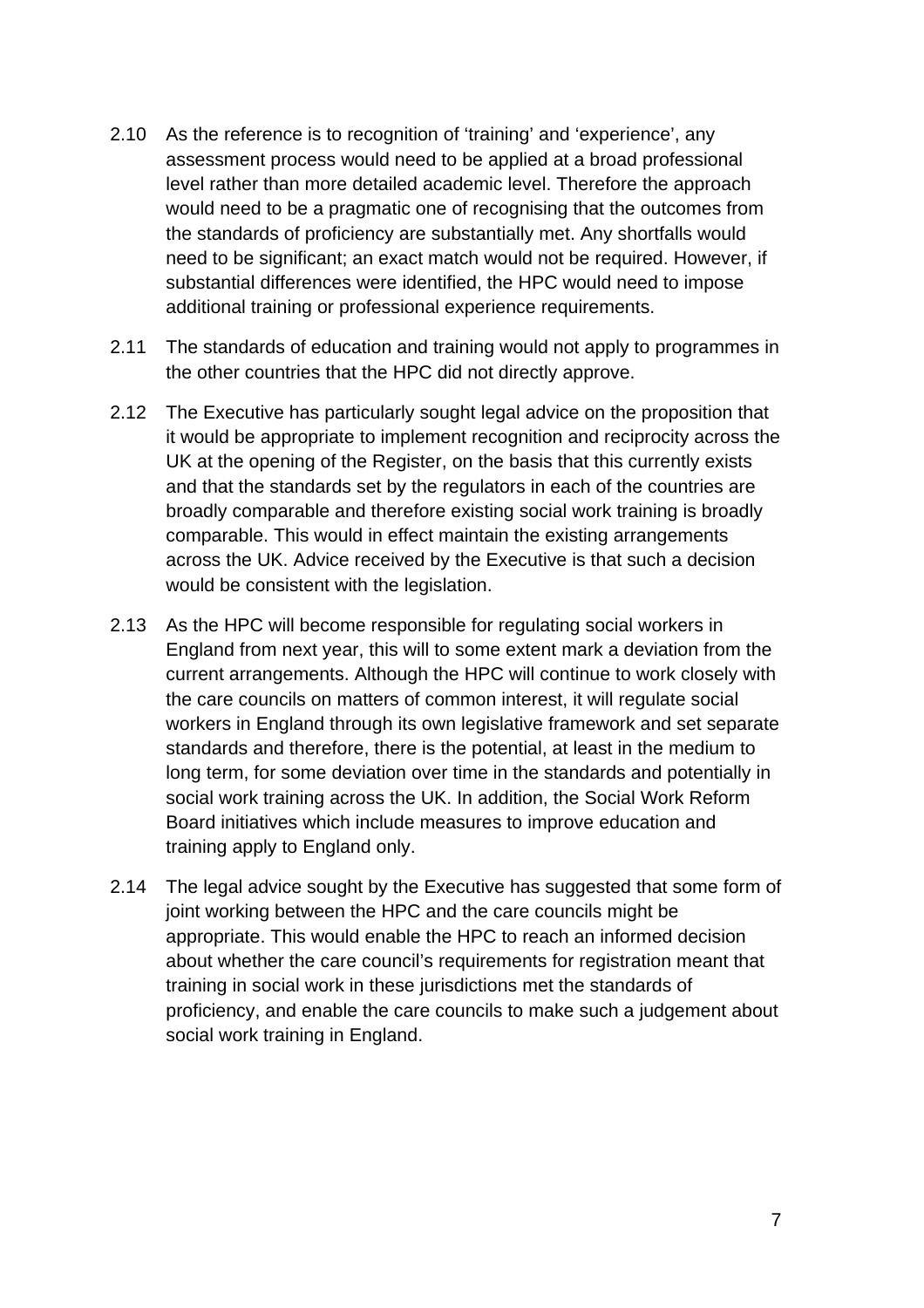## **3. Existing standards**

- 3.1 The following standards are used in Scotland, Wales and Northern Ireland to approve qualifications which lead to registration as a social worker.
- 3.2 The documents listed below are those which include standards or outcome statements which are most closely matched to the purpose, function and form of the standards of proficiency. Other standards and guidance may also be used as part of approval and monitoring processes but it is not intended to describe these in this section.
	- The framework for social work education in Scotland (2003).
	- Raising standards: The qualification framework for the Degree in Social Work in Wales (2003).
	- Northern Ireland Framework Specification for the Degree in Social Work (2003).
- 3.3 The Code of Practice for Social Care Workers and the Code of Practice for Social Care Employers are currently published on a four country basis. The Code for Social Care Workers is similar in content and purpose to the HPC's standards of conduct, performance and ethics. Both codes will continue to be published by the remaining care councils after the GSCC is abolished.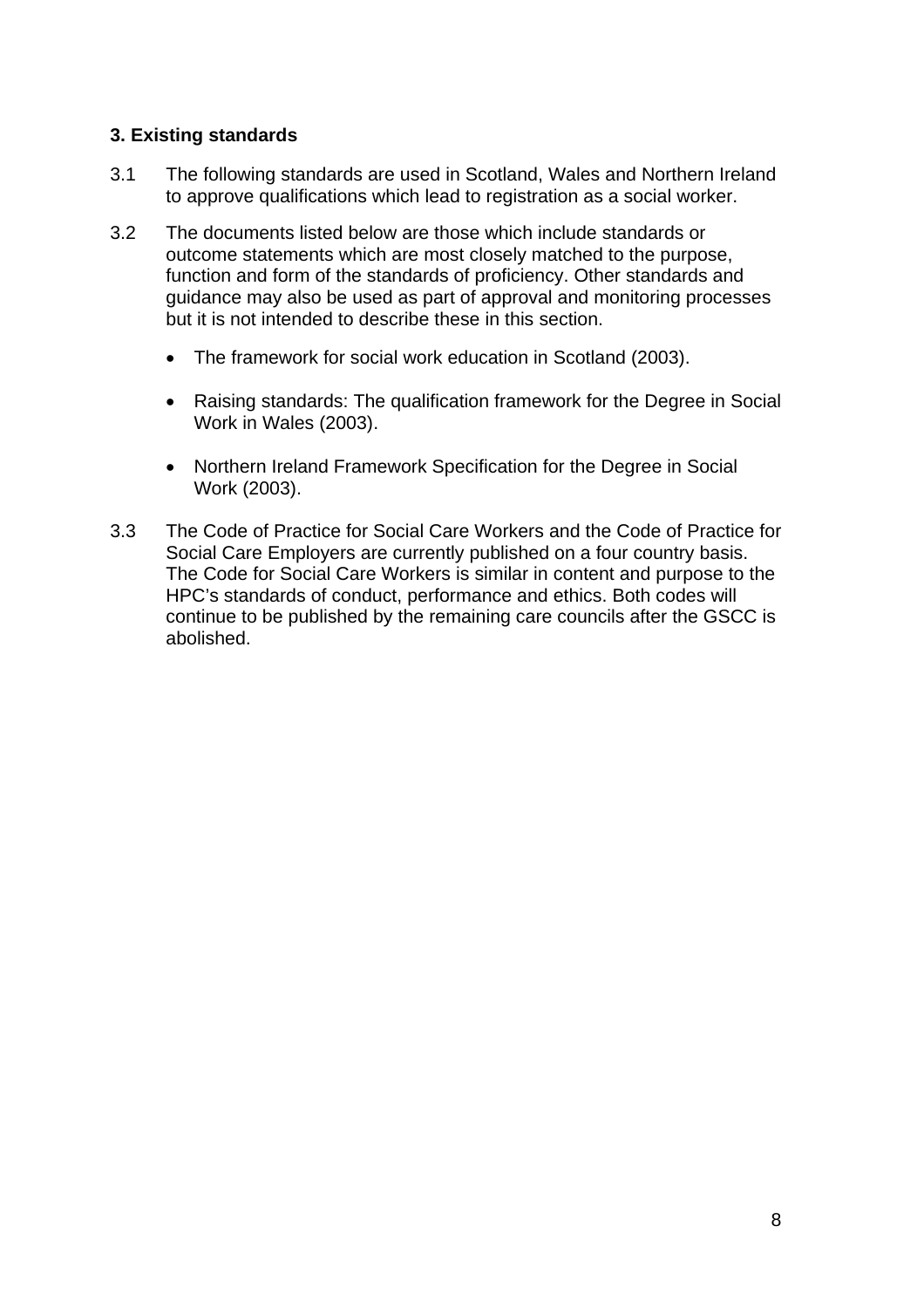## **4. Proposals**

- 4.1 The Executive proposes that the Council should agree, from the point the Register of social workers in England opens, to:
	- recognise programmes approved by the SSSC, NISCC and CCW as conferring eligibility to apply for registration with the HPC; and
	- recognise registration with the SSSC, NISCC and CCW as conferring eligibility to apply for registration with the HPC.
- 4.2 The Executive proposes maintaining recognition and reciprocity at the opening of the Register (subject to future review) for the following reasons.
	- The CCW, SSSC and NISCC are all statutory regulators. They approve education and training programmes delivered in the respective countries within their legislative frameworks. It would therefore seem unnecessary for the HPC to seek to directly approve programmes which are delivered and already approved by statutory regulators in the other jurisdictions.
	- Recognition and reciprocity currently exists between the four care councils, underpinned by close working relationships and a common code of practice across the UK. Maintaining this at the point of entry to the Register would continue to ensure that individuals seeking to move within the UK are not unnecessarily disadvantaged.
	- Maintaining the existing arrangements at the point the Register opens, subject to future review (see paragraph 4.3), would be analogous to approving all GSCC approved programmes when the Register opens, subject to confirmation of re-approval via a visit.
	- The contemporary level of qualification required for entry to the Register is consistent across the UK – an honours degree in social work or above. This is consistent with the HPC's consultation proposal for the threshold level of qualification for entry to the Register (part of the HPC's standards of education and training). (Please note, however, the standards of education and training do not apply in matters of recognition and comparability – see paragraph 2.11.)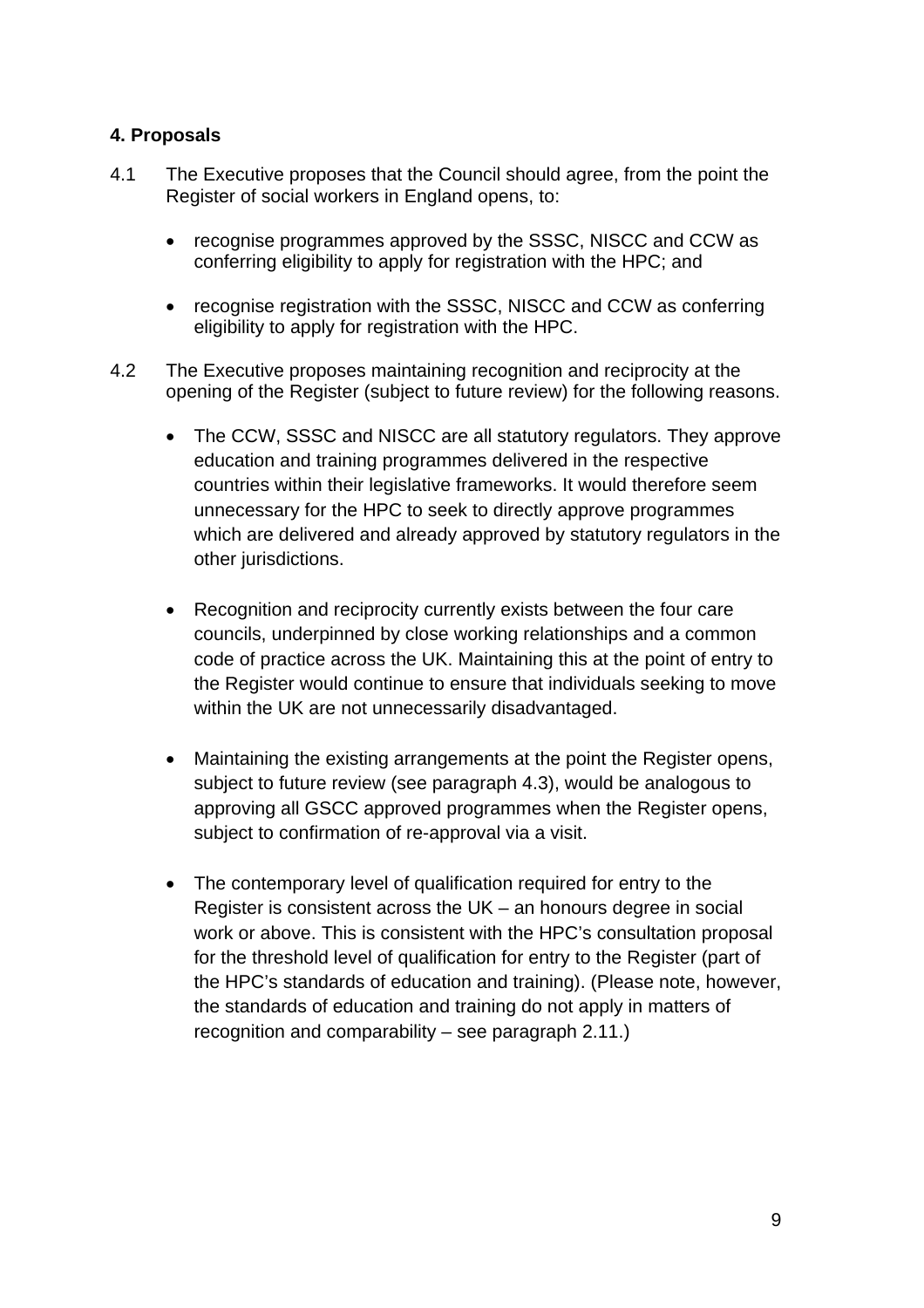- Although the care councils do not produce the direct equivalent of standards of proficiency, they do produce similar standards as part of their frameworks for the social work degree. The Executive's assessment is that these are broadly in keeping with the draft standards of proficiency produced for social workers in England and currently subject to consultation. Therefore it is reasonable to expect that there will not, at least initially, be any significant deviation in the ongoing standards expected by each of the countries.
- 4.3 The Executive proposes that recognition should be agreed subject to ongoing ('day-to-day') review and a planned formal or 'periodic' review. Ongoing review would mean that should any significant issues with the proposed arrangements be identified these could be brought to the attention of the Education and Training Committee and a more formal review brought forward.
- 4.4 The Executive proposes that the formal review should (subject to 4.3 above) commence within five years of the opening of the Register. A period of five years would be consistent with the Council's policy on periodic review of standards. This might take the form of a joint exercise between the four country regulators to map the regulators respective standards against each other. These standards were one reference point during the recent exercise to develop standards of proficiency for social workers in England.
- 4.5 This paper has addressed the principle and mechanisms for recognition and reciprocity. The Executive is seeking agreement at this stage as this will facilitate early discussion with the care councils about joint working on these arrangements.
- 4.6 The preliminary indication from the care councils is that the proposals outlined in this paper are considered sensible and pragmatic and that reciprocity and recognition will continue to be maintained across the UK. However, should there be any changes in the policy of the other care councils which would affect the arrangements outlined in this paper, the Education and Training Committee would be kept informed.
- 4.7 This paper does not address the changes to operational arrangements that would need to be made as a result of the decisions outlined. For example, the Education Department will need to take account of any decisions in this area when they seek the Education and Training Committee's historic and ongoing approval of social work programmes prior to the Register opening. The Registration Department will also need to make changes to the UK application form and internal processes as appropriate.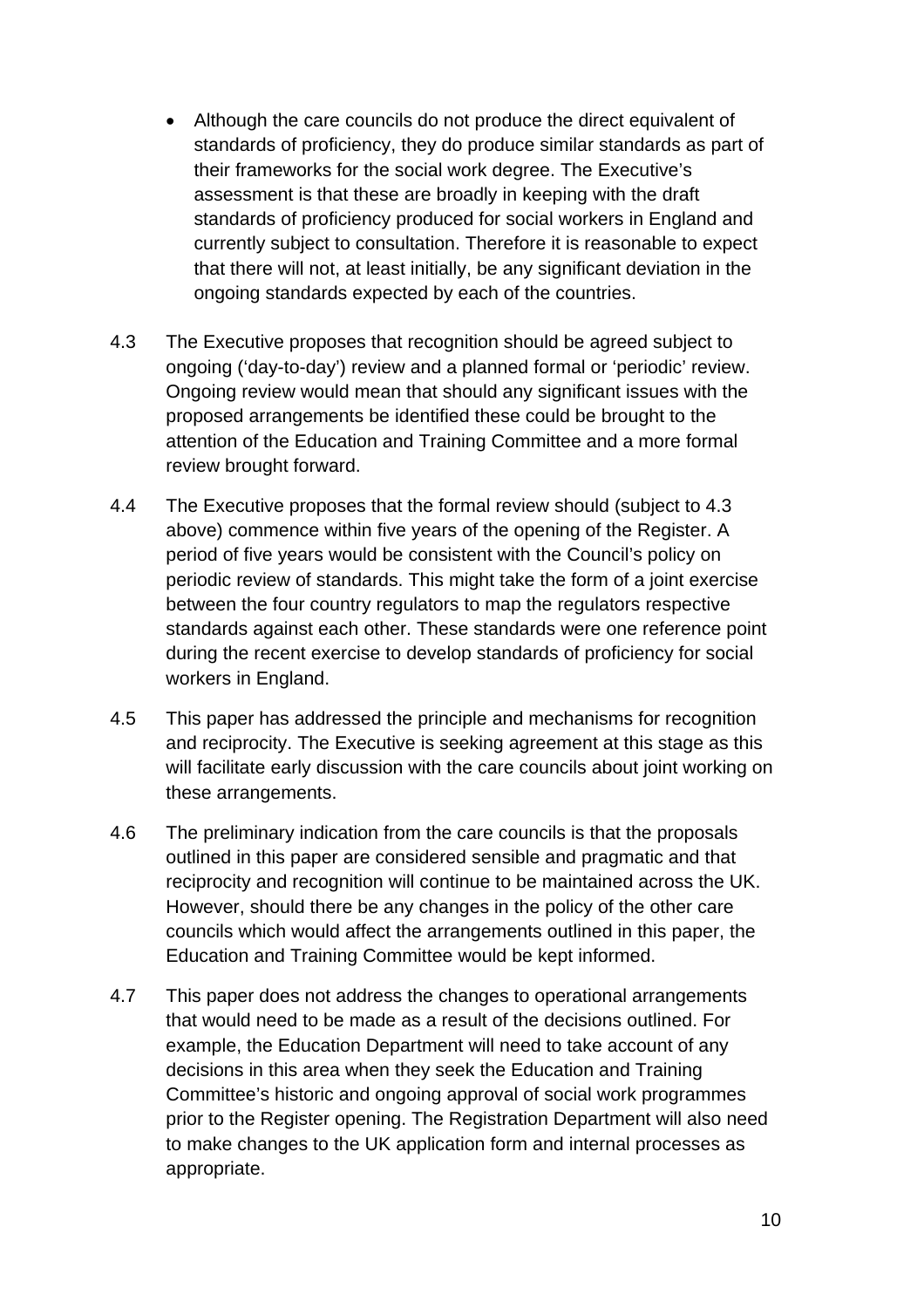### **5. Decisions**

- 5.1 The Council is invited to ratify the decisions of the Education and Training Committee and agree the following from the point the Register of social workers in England opens.
	- To agree that it is unnecessary to seek to directly approve programmes delivered in Scotland, Wales and Northern Ireland.
	- To recognise programmes approved by the SSSC, CCW and NISCC as conferring eligibility to apply for registration with the HPC.
	- To recognise registration with the SSSC, CCW and NISCC as conferring eligibility to apply for registration with the HPC.
	- To agree the points above subject to ongoing review and a formal review planned to commence within five years of the opening of the Register of social workers in England. A periodic review may be brought forward if ongoing review indicates that this is necessary.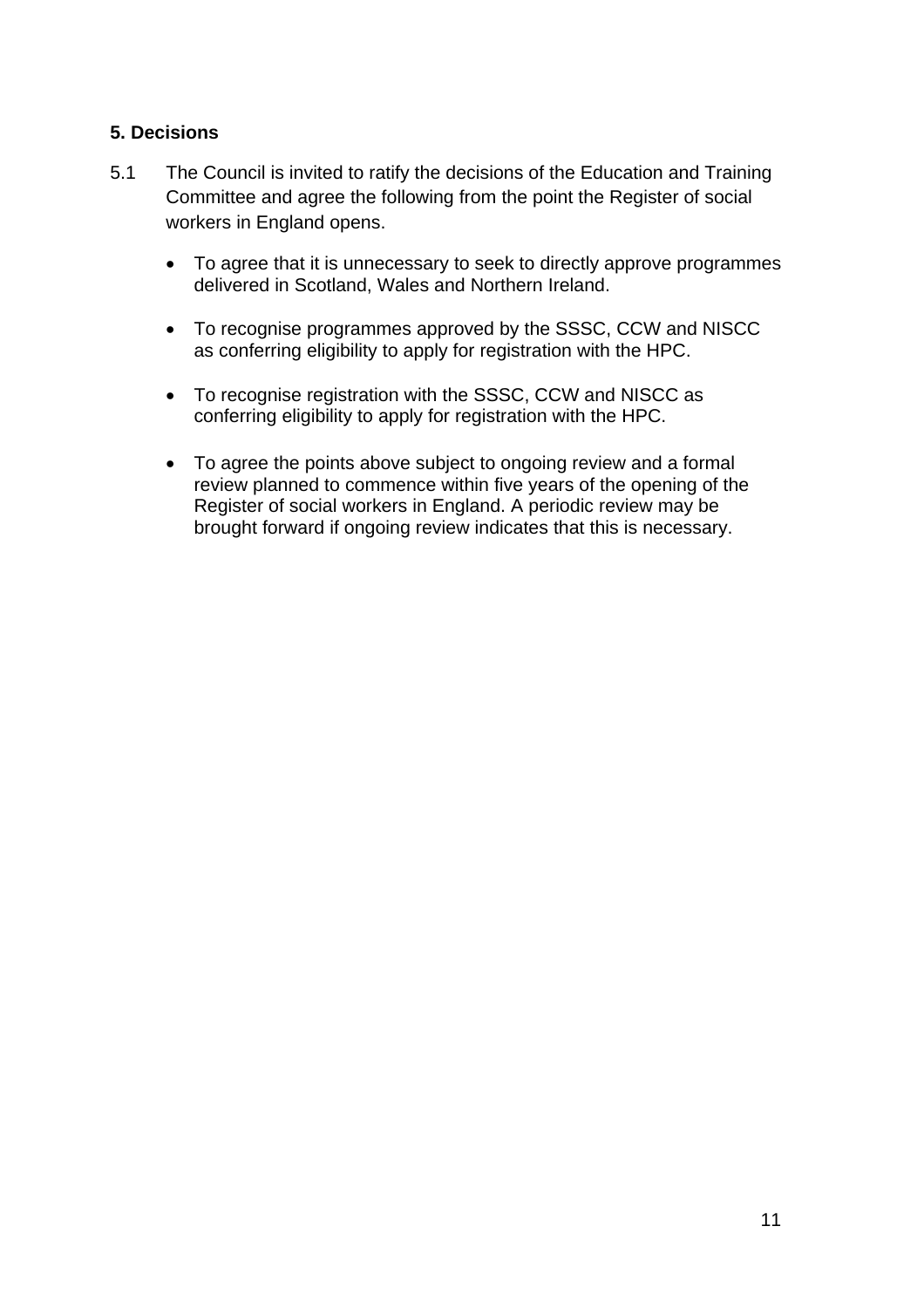### **Annex A: Existing powers and amendments provided by the Health and Social Care Bill 2011**

1. This annex sets out in more detail the provisions of the Health Professions Order 2001 relevant to this paper and the amendments that would be made to Part III of the newly named 'Health and Social Work Professions Order 2001' by the Health and Social Care Bill 2011.

## **Article 12(1)**

- 2. The HPC's powers for registration are outlined in Part III of the Order. Article 12 of the Order sets out the arrangements for approved qualifications for registration. An 'approved qualification' is necessary in order to gain registration.
- 3. Article 12(1) provides that a person is to be regarded as holding such a qualification if they:
	- hold a UK approved qualification, which for this purpose is simply described as one which the Council regards as meeting the requisite Standards of Proficiency ('**UK approved course'** route to registration);
	- have a right to practise conferred by mutual recognition under the EC Professional Qualifications Directive. (EC mutual recognition is primarily concerned with the comparison of professions rather than academic qualifications) ('**International**' route to registration);
	- hold a qualification awarded outside of the UK which is comparable to the Standards of Proficiency provided by a UK approved qualification, or hold a non-UK qualification which, when considered with the applicant's other education, training and experience (which may have been obtained in the UK) is comparable to those Standards ('**International**' route to registration).
- 4. The first bullet point above relates to the HPC's role in approving UK preregistration education and training programmes. An approved qualification is one which the HPC has approved as meeting the standards of proficiency. The standards of education and training (Article 15 (1)) are the standards necessary to deliver the standards of proficiency.
- 5. The second and third bullet points relate to the International route to registration. The second bullet relates to applicants applying for registration from the European Economic Area (EEA) who have the right to practise in an EEA country. The third relates to applicants who do not qualify for mutual recognition and who have qualified outside of the UK.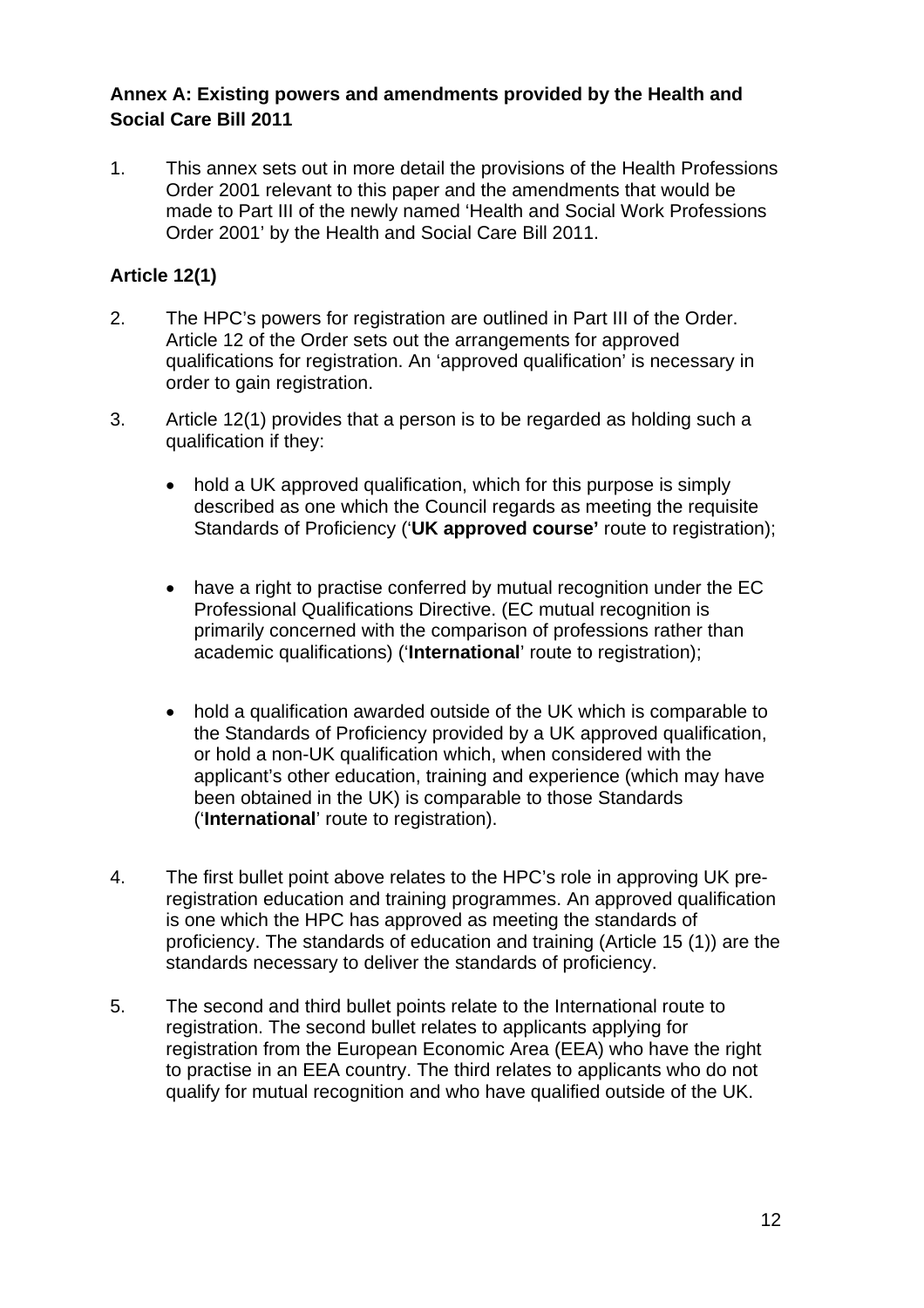- 6. The Bill would amend Article 12(1) to enable a person to be registered as a social worker if he or she has, in Wales, Scotland or Northern Ireland, undergone training in social work which:
	- is recognised by the Council as meeting the standard of proficiency for admission; or
	- is not so recognised, but where the applicant has undergone such additional training or professional experience as satisfies the Council that he or she has the requisite standard of proficiency for admission.
- 7. The first bullet point enables the HPC to 'recognise' training in social work which it considers meets the standards of proficiency and this could be used, for example, to give recognition to social workers who have trained in the other UK countries, allowing them to seek reciprocal entry to the register in England.
- 8. The second bullet point would enable some form of adaptation requirement to be imposed on social workers from the other three jurisdictions if it was found that there was a significant difference between their training and that required in England.

# **Article 12(2)**

- 9. Article 12(2) of the Order also requires the ETC to determine procedures to:
	- assess the comparability of non-UK qualifications and, where it sees fit, keep to publish a list of comparable qualifications; and
	- assess the comparability of any other training or professional experience acquired outside the United Kingdom.
- 10. This bullet points above are in effect the international registration process.
- 11. The Bill would amend Article 12(2) of the Order, requiring the ETC to determine procedures for:
	- assessing training or professional experience acquired in Wales, Scotland or Northern Ireland in social work and to compare it, together with qualifications mentioned in sub-paragraph (a) [i.e. qualifications awarded outside of the UK] where appropriate, with the standard of proficiency required for admission to the part of the register relating to the social work profession in England.